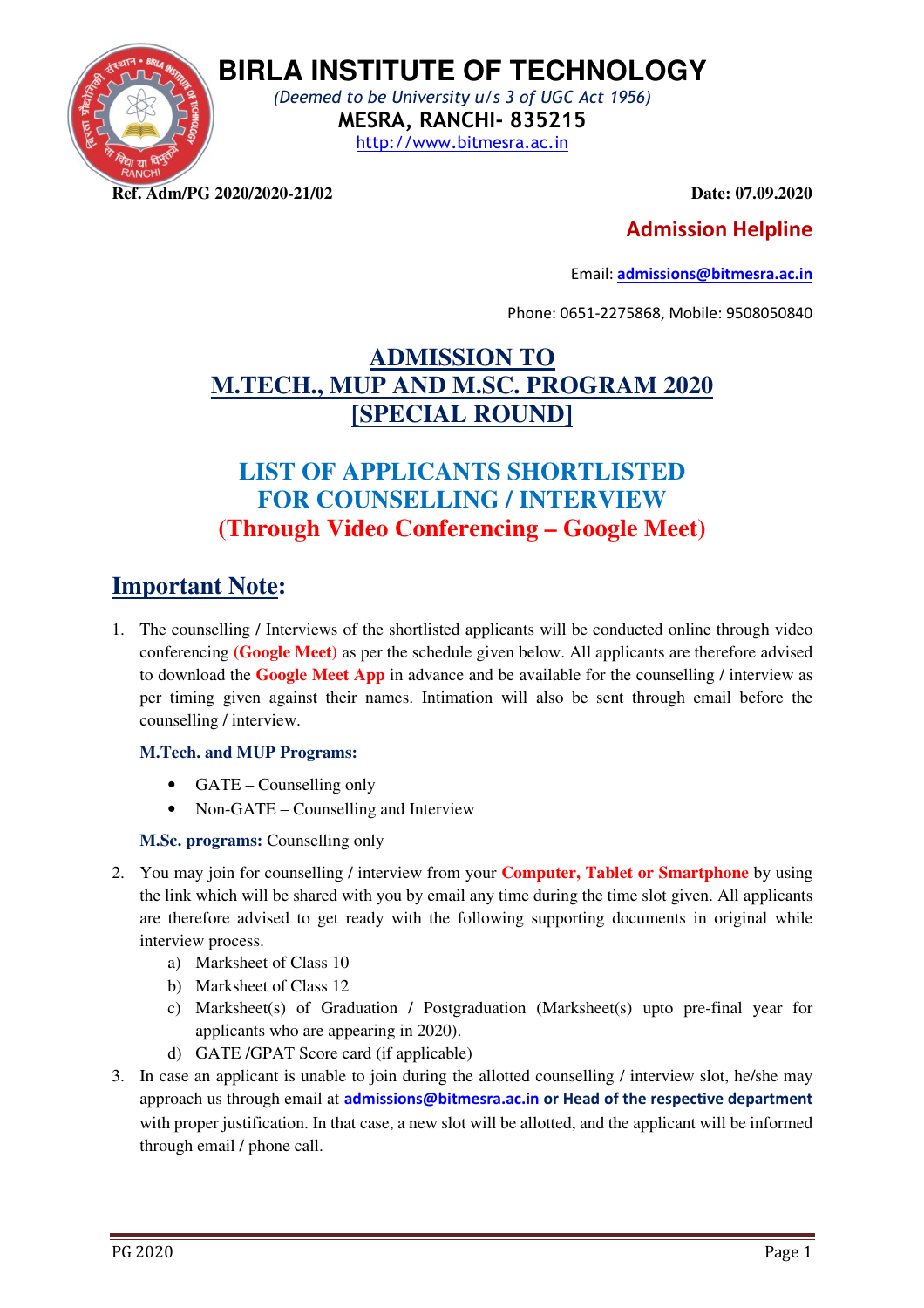- 4. **Applicants will be allowed to appear for the Counselling / Interview only after online verification of their documents. In case if any information/document provided by the applicant is found incorrect/inaccurate/false, his/her application will be ipso facto null and void and punishable under the relevant provisions of the Indian Penal Code. The candidature of such applicants is liable to be cancelled at any stage during the admission process and all fees paid by the applicant will be forfeited.**
- 5. **All shortlisted applicants will be called to appear for the 'counselling / interview' process on purely provisional basis, subject to their eligibility being verified at the time of 'document verification' before commencement of classes. Merely being allowed to appear for the interview process through video conferencing will not be considered as a ground for being eligible for admission.**
- 6. Physical verification of documents will be conducted before the commencement of classes. The exact dates for the same will be notified in due course.
- 7. Provisional selection list along with necessary instructions will be notified on the Institute website once the counselling / interview process is over. All applicants are therefore advised to keep visiting our website for regular updates pertaining to admission.

#### 8. **Fees payable:**

If selected, all applicants shall be required to pay a semester fee payable using ICICI Payment Gateway through debit / credit card and net banking of any nationalized bank.

| <b>Program</b>                               | <b>Fees payable for admission</b><br>(1 <sup>st</sup> Sem. Fee) | <b>Campus</b> |
|----------------------------------------------|-----------------------------------------------------------------|---------------|
| M.Tech. / MUP                                | 1,44,000.00                                                     | Mesra         |
| M.Tech.                                      | 1,41,500.00                                                     | Patna         |
| M.Tech.                                      | 1,28,000.00                                                     | Noida         |
| M.Sc. (Biotechnology, Geoinformatics)        | 1,18,500.00                                                     | Mesra         |
| M.Sc. Chemistry, Mathematics and<br>Physics) | 95,000.00                                                       | Mesra         |

Limited hostel accommodations are available at Mesra & Patna Campuses. Hostel room rent and other charges are as follows:

| <b>Campus</b> | <b>Boys Hostel</b>                          | <b>Girls Hostel</b>        | <b>Hostel Room</b><br>Rent for 1 <sup>st</sup> Sem | <b>Mess Charges*</b>                                                                                                                                                                                       |
|---------------|---------------------------------------------|----------------------------|----------------------------------------------------|------------------------------------------------------------------------------------------------------------------------------------------------------------------------------------------------------------|
| Mesra         | Accommodation<br>available                  | Accommodation<br>available | Rs. 16,000/-                                       | Rs.25,000/-<br>[i.e., Rs. 20,000/-+<br>Rs. 5,000/- Caution Money,<br>refundable]                                                                                                                           |
| Patna         | Accommodation<br>available                  | Accommodation<br>available | Rs. 13,500/-                                       | Rs.18,000/- (Boys)<br>Rs. 15,000/- (Girls)<br>[i.e., Rs. $13,000/- +$<br>Rs. 5,000/- Caution Money,<br>refundable] - Boys<br>[i.e., Rs. $10,000/ - +$<br>Rs. 5,000/- Caution Money,<br>refundable] - Girls |
| <b>Noida</b>  | <b>NA</b>                                   | <b>NA</b>                  | <b>NA</b>                                          | <b>NA</b>                                                                                                                                                                                                  |
|               | <b>* To be charged after joining hostel</b> |                            |                                                    |                                                                                                                                                                                                            |

<u>charged after joining hos</u>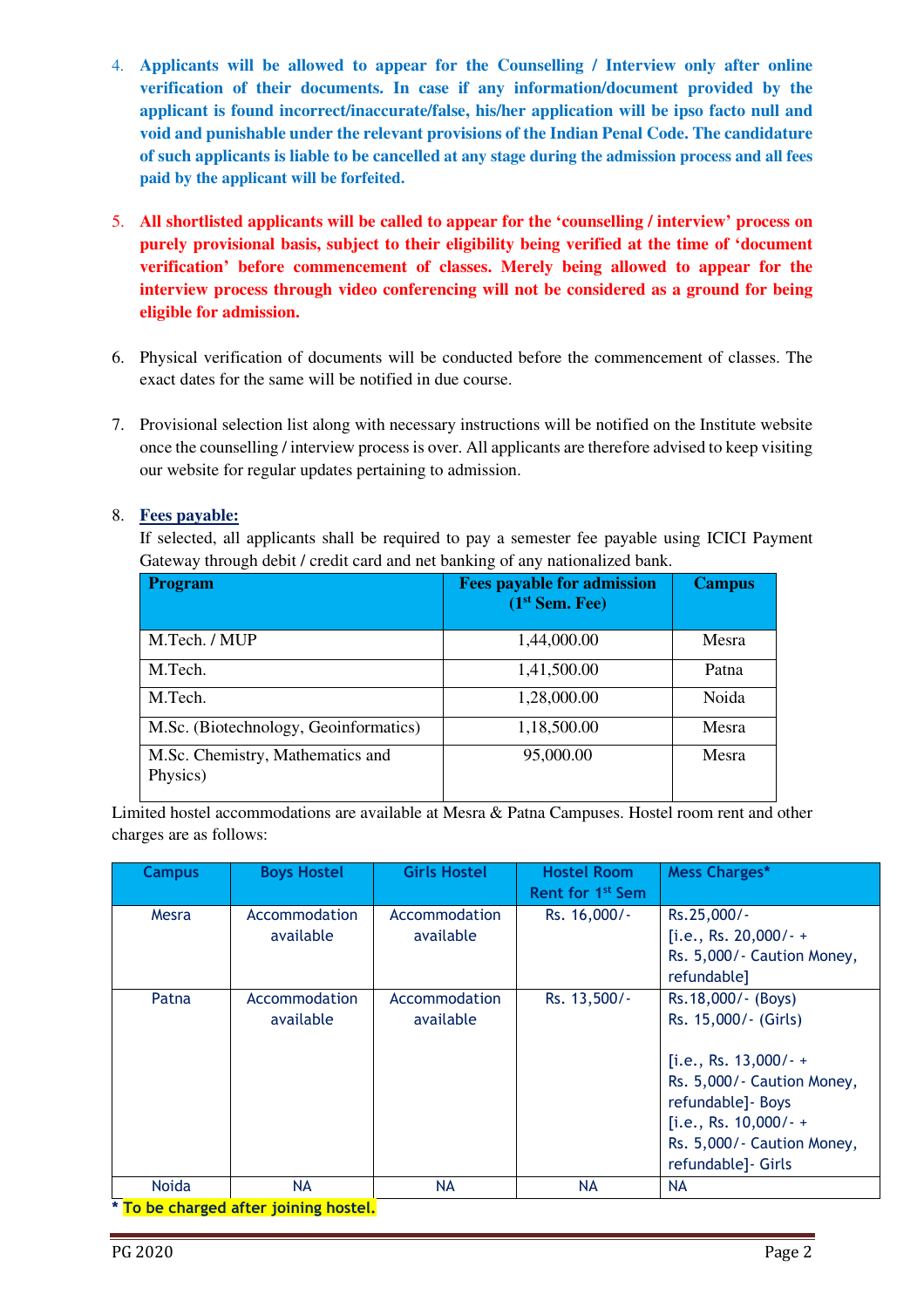9. **Refund rule:** Institute refund policy will be applicable in case applicants join the program and withdraw at a later stage.

# List of shortlisted applicants for the counselling / interviews

# **M.Tech. Programs**

#### M.Tech. (Biotechnology)

| Sr.<br>No. | <b>Application</b><br><b>Number</b> | Name of the Applicant | <b>Date of Counselling</b><br>/ Interview | <b>Time slot for Counselling</b><br>/ Interview |
|------------|-------------------------------------|-----------------------|-------------------------------------------|-------------------------------------------------|
|            | 38905                               | ADITI SINGH           | 08.09.2020                                | 10 am to 1pm                                    |
|            | 39469                               | SONAKSHI SHREE        | 08.09.2020                                | 10 am to 1pm                                    |

# M.Tech. (Computer Science & Engineering)

| Sr.<br>No. | <b>Application</b><br><b>Number</b> | <b>Name of the Applicant</b> | <b>Date of Counselling</b><br>/ Interview | <b>Time slot for Counselling</b><br>/ Interview |
|------------|-------------------------------------|------------------------------|-------------------------------------------|-------------------------------------------------|
| 1.         | 29741                               | <b>NEHA SHARMA</b>           | 08.09.2020                                | 10 am to 1pm                                    |
| 2.         | 34184                               | PRIYA AGRAWAL                | 08.09.2020                                | 10 am to 1pm                                    |
| 3.         | 38648                               | <b>NIKESH KUMAR</b>          | 08.09.2020                                | 10 am to 1pm                                    |
| 4.         | 38733                               | PRIYANSHU AGGARWAL           | 08.09.2020                                | 10 am to 1pm                                    |
| 5.         | 38755                               | VISHAL CHANDRA JHA           | 08.09.2020                                | 10 am to 1pm                                    |
| 6.         | 38766                               | RAMANDEEP MAKKAR             | 08.09.2020                                | 10 am to 1pm                                    |
| 7.         | 39279                               | YASHWARDHAN                  | 08.09.2020                                | 10 am to 1pm                                    |
| 8.         | 39317                               | <b>PUNIT RAJ</b>             | 08.09.2020                                | 10 am to 1pm                                    |
| 9.         | 39476                               | PRAGYA NIDHI                 | 08.09.2020                                | 10 am to 1pm                                    |
| 10.        | 27960                               | <b>SURAJ KUMAR</b>           | 08.09.2020                                | 10 am to 1pm                                    |

#### M.Tech. (ECE)

| Sr.<br>No. | <b>Application</b><br><b>Number</b> | <b>Name of the Applicant</b> | <b>Date of Counselling</b><br>/ Interview | <b>Time slot for Counselling</b><br>/ Interview |
|------------|-------------------------------------|------------------------------|-------------------------------------------|-------------------------------------------------|
| 1.         | 29137                               | SANDIP NARAYAN CHOUDHURY     | 08.09.2020                                | 10 am to 1pm                                    |
| 2.         | 39423                               | <b>MEDHAVI KOSTA</b>         | 08.09.2020                                | 10 am to 1pm                                    |
| 3.         | 38519                               | <b>MANISHA</b>               | 08.09.2020                                | 10 am to 1pm                                    |
| 4.         | 38591                               | PAULAMI CHATTARAJ            | 08.09.2020                                | 10 am to 1pm                                    |
| 5.         | 38722                               | SHREEYA MAHANTY              | 08.09.2020                                | 10 am to 1pm                                    |
| 6.         | 38802                               | <b>SAURABH KUMAR</b>         | 08.09.2020                                | 10 am to 1pm                                    |
| 7.         | 38821                               | SHUVAM KABIRAJ               | 08.09.2020                                | 10 am to 1pm                                    |
| 8.         | 39031                               | <b>NISHA BHARTI</b>          | 08.09.2020                                | 10 am to 1pm                                    |
| 9.         | 39262                               | RICHA KUMARI                 | 08.09.2020                                | 10 am to 1pm                                    |
| 10.        | 39552                               | PIYUSH CHANDRA               | 08.09.2020                                | 10 am to 1pm                                    |

# M.Tech. (Electrical Engineering)

| Sr. | <b>Application</b> | <b>Name of the Applicant</b> | <b>Date of Counselling</b> | <b>Time slot for Counselling</b> |
|-----|--------------------|------------------------------|----------------------------|----------------------------------|
| No. | <b>Number</b>      |                              | / Interview                | / Interview                      |
|     | 32152              | KUMAR VIVEK RANJAN           | 08.09.2020                 | 10 am to 1pm                     |
|     | 39201              | TITIR HALDAR                 | 08.09.2020                 | 10 am to 1pm                     |
|     | 38740              | RUPA KUMARI                  | 08.09.2020                 | 10 am to 1pm                     |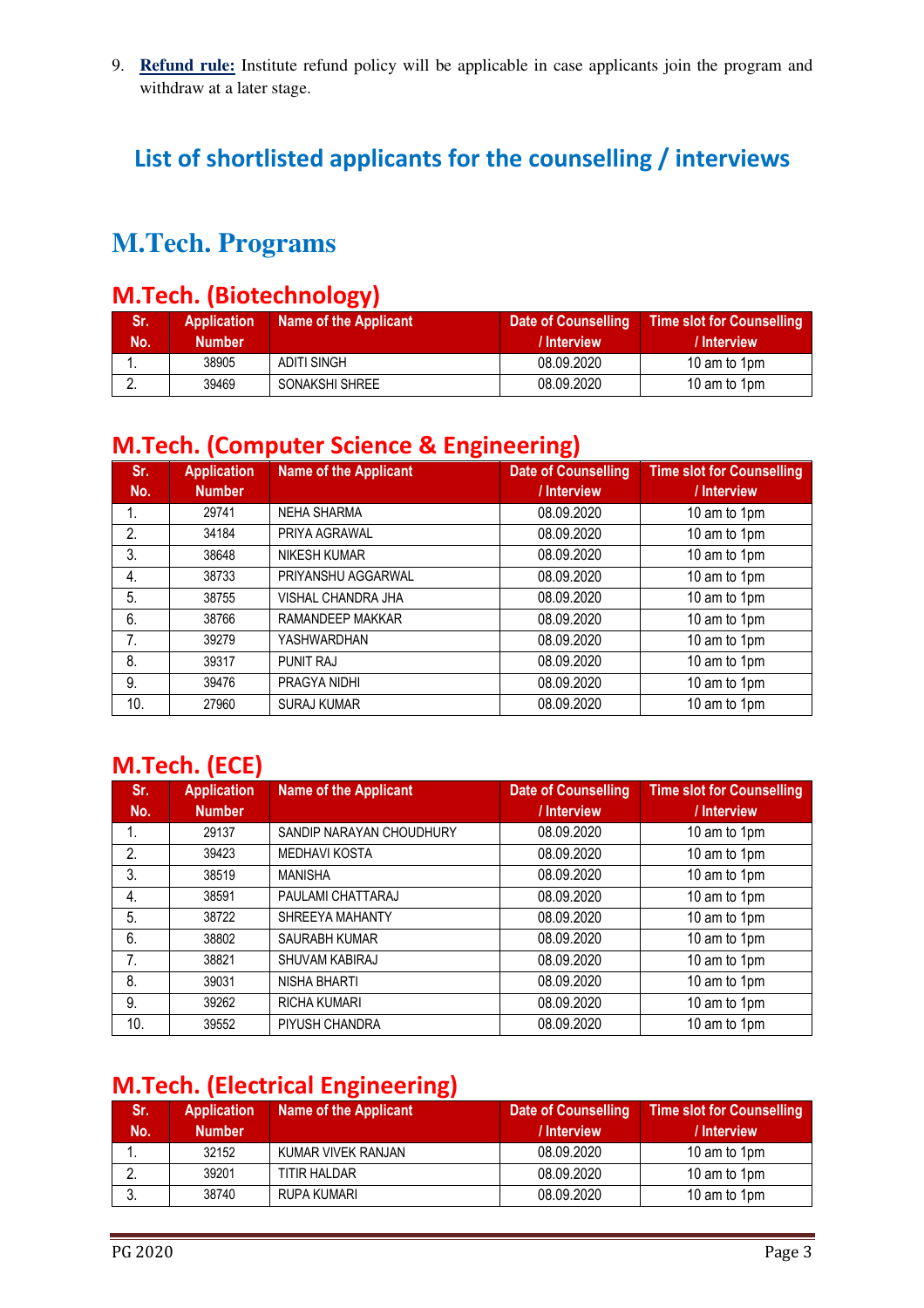# M.Tech. (Environmental Sc. & Engineering)

| Sr.<br>Mo. | <b>Application</b><br><b>Number</b> | Name of the Applicant      | <b>Date of Counselling</b><br>/ Interview | <b>Time slot for Counselling</b><br>/ Interview |
|------------|-------------------------------------|----------------------------|-------------------------------------------|-------------------------------------------------|
|            | 38816                               | DHANRAJ KUMAR              | 08.09.2020                                | 10 am to 1pm                                    |
|            | 39299                               | <b>VIVEK CHATTOPADHYAY</b> | 08.09.2020                                | 10 am to 1pm                                    |
|            | 30123                               | AKARSH ANAND               | 08.09.2020                                | 10 am to 1pm                                    |

### M.Tech. (Energy Technology)

| ISr. !<br>No. | <b>Application</b><br><b>Number</b> | Name of the Applicant | Date of Counselling<br>/ Interview | Time slot for Counselling<br>/ Interview |
|---------------|-------------------------------------|-----------------------|------------------------------------|------------------------------------------|
|               | 29223                               | ABHIJEET ANAND        | 08.09.2020                         | 10 am to 1pm                             |
|               | 39479                               | AMIT ANAND            | 08.09.2020                         | 10 am to 1pm                             |

### M.Tech. (Information Security)

| ¦Sr. ! | <b>Application</b> | Name of the Applicant | Date of Counselling | <b>Time slot for Counselling</b> |
|--------|--------------------|-----------------------|---------------------|----------------------------------|
| Mo.    | <b>Number</b>      |                       | / Interview         | / Interview                      |
|        | 39118              | DEEPAK KUMAR          | 08.09.2020          | 10 am to 1pm                     |

# M.Tech. (Mechanical Engineering)

| Sr. | <b>Application</b> | <b>Name of the Applicant</b> | <b>Date of Counselling</b> | <b>Time slot for Counselling</b> |
|-----|--------------------|------------------------------|----------------------------|----------------------------------|
| No. | <b>Number</b>      |                              | / Interview                | / Interview                      |
|     | 38584              | <b>SURJIT DUTTA</b>          | 08.09.2020                 | 10 am to 1pm                     |
| 2.  | 39387              | <b>ANIKET ANAL</b>           | 08.09.2020                 | 10 am to 1pm                     |
| 3.  | 38586              | NEMALIKANTY ASISH            | 08.09.2020                 | 10 am to 1pm                     |
|     | 39330              | MOHAMMED AHMED               | 08.09.2020                 | 10 am to 1pm                     |
| 5.  | 39400              | <b>VIKASH CHANDRA</b>        | 08.09.2020                 | 10 am to 1pm                     |

### M.Tech. (Remote Sensing)

| Sr. | <b>Application</b> | Name of the Applicant | Date of Counselling | <b>Time slot for Counselling</b> |
|-----|--------------------|-----------------------|---------------------|----------------------------------|
| No. | <b>Number</b>      |                       | / Interview         | / Interview                      |
|     | 39306              | ADITI MOHAN           | 08.09.2020          | 10 am to 1pm                     |

#### M.Tech. (Space Engineering & Rocketry)

| Sr. | <b>Application</b> | <b>Name of the Applicant</b> | Date of Counselling / | Time slot for                  |
|-----|--------------------|------------------------------|-----------------------|--------------------------------|
| No. | <b>Number</b>      |                              | <b>Interview</b>      | <b>Counselling / Interview</b> |
|     | 29960              | <b>VARUN NAIR</b>            | 08.09.2020            | 10 am to 1pm                   |
| 2.  | 38673              | <b>SAMANYU RAINA</b>         | 08.09.2020            | 10 am to 1pm                   |
| 3.  | 39458              | NALLAMALA AKSHITHA           | 08.09.2020            | 10 am to 1pm                   |
| 4.  | 39481              | SUMUKHI MAHESH DEODHAR       | 08.09.2020            | 10 am to 1pm                   |
| 5.  | 39501              | TANYA KRISHNA KUMAR          | 08.09.2020            | 10 am to 1pm                   |
| 6.  | 39449              | PRABHAT DATTAKUMAR PHONDEKAR | 08.09.2020            | 10 am to 1pm                   |
|     | 39450              | YASHODIP SURESH SONAWANE     | 08.09.2020            | 10 am to 1pm                   |